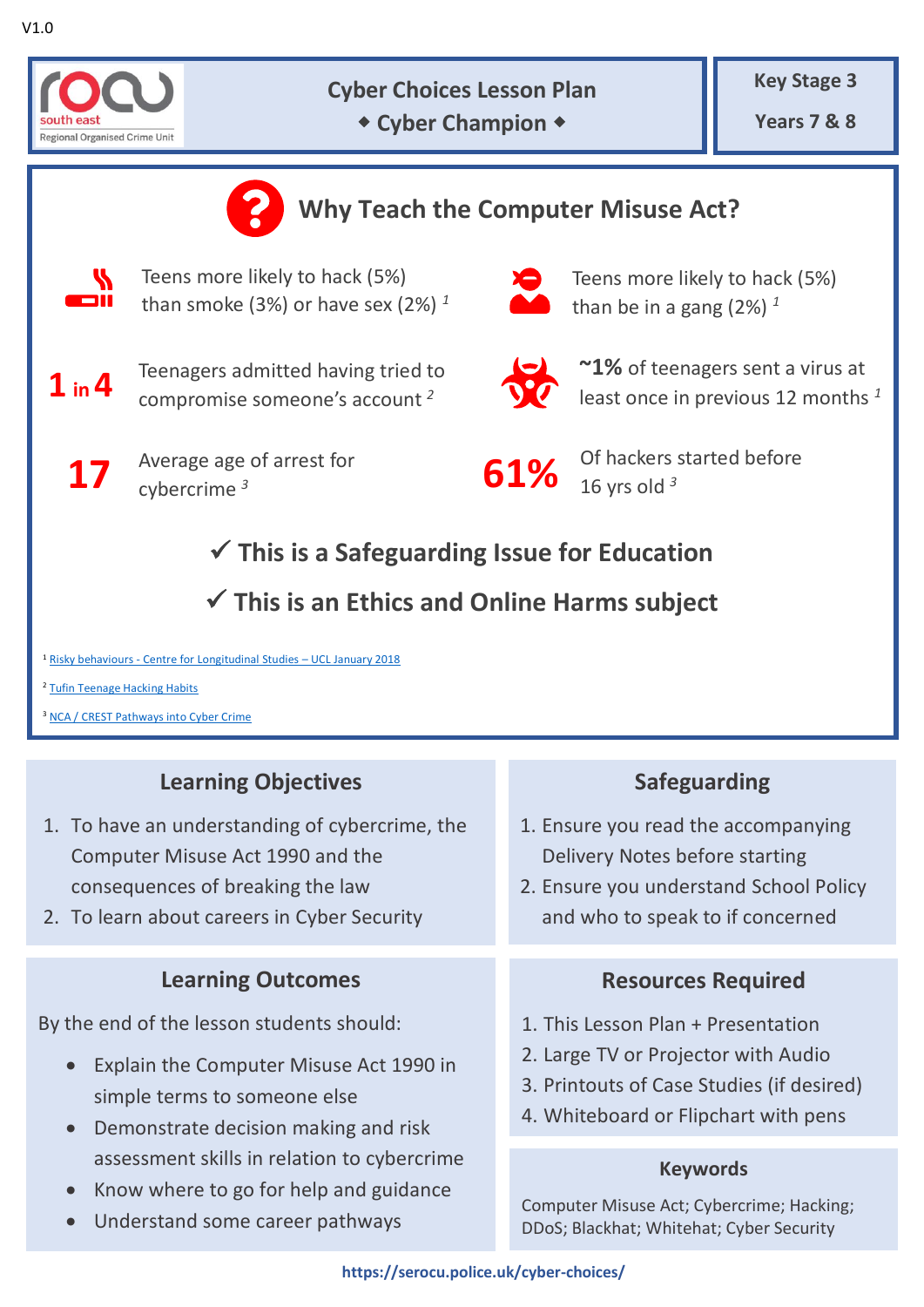|              | <b>Activity</b>            | <b>Description</b>                                                                                                                                                                                                                   | <b>Timing</b><br>(mins)       |
|--------------|----------------------------|--------------------------------------------------------------------------------------------------------------------------------------------------------------------------------------------------------------------------------------|-------------------------------|
| $\Omega$     | Pre-Lesson Preparation     | Ensure you have the necessary resources, print the case<br>studies if delivering that way. Check the tech works and space<br>is suitable.                                                                                            | N/A                           |
| $\mathbf{1}$ | Introduction               | Aims and Objectives.                                                                                                                                                                                                                 | $\overline{2}$                |
| 2            | Cybercrime                 | Discussion: Who, what, why the causes and motivations.                                                                                                                                                                               | 10                            |
| 3            | <b>Cyber Champion Game</b> | Two versions: Static or Moving. Make ethical and legal<br>decisions to help crack an international cybercrime case.                                                                                                                  | 15                            |
| 4            | <b>Case Studies</b>        | Group Activity: In 2s or 3s discuss a case, then present back to<br>the class what you thought about the crime and sentence; or<br>Class Activity: As a class, discuss a few cases and opinions as<br>to the crime and the sentence. | 5 then 15<br>$-$ or $-$<br>20 |
| 5            | <b>Career Paths</b>        | Presentation: the various cyber careers and their benefits,<br>skills required, pathways into a career and finding out more.                                                                                                         | 5                             |
| 7            | Close                      | Ensure understanding, canvas for improved knowledge,<br>signpost to more information including defending yourself.                                                                                                                   | 5                             |
| 8            | Post-Lesson Feedback       | Complete brief online form to tell us you have done this.                                                                                                                                                                            | N/A                           |

The latest version of all material required is always available at:

<https://serocu.police.uk/champions/>

## **Pre-Lesson Preparation**

This lesson is predominantly about the Computer Misuse Act 1990 and consequences of breaking the law. Ensure you have some understanding yourself. More information:

#### <https://serocu.police.uk/computer-misuse-act/>

Cyber Champion: Moving Version – you will need a hall or empty classroom in which students can run around. You need to risk assess how many pupils you have to safely move in the space. We recommend a length of minimum 10 metres to ensure there is sufficient challenge to participants.

Cyber Champion: Static Version – you can ask the questions in a number of ways depending on your setup… a show of hands works, or you can print black hat (illegal) / white hat (legal) cards so students can hold up their options. Ensure you explain the concept.

Case Studies: If working in groups, print Case Study handouts for groups of 2 or 3 max.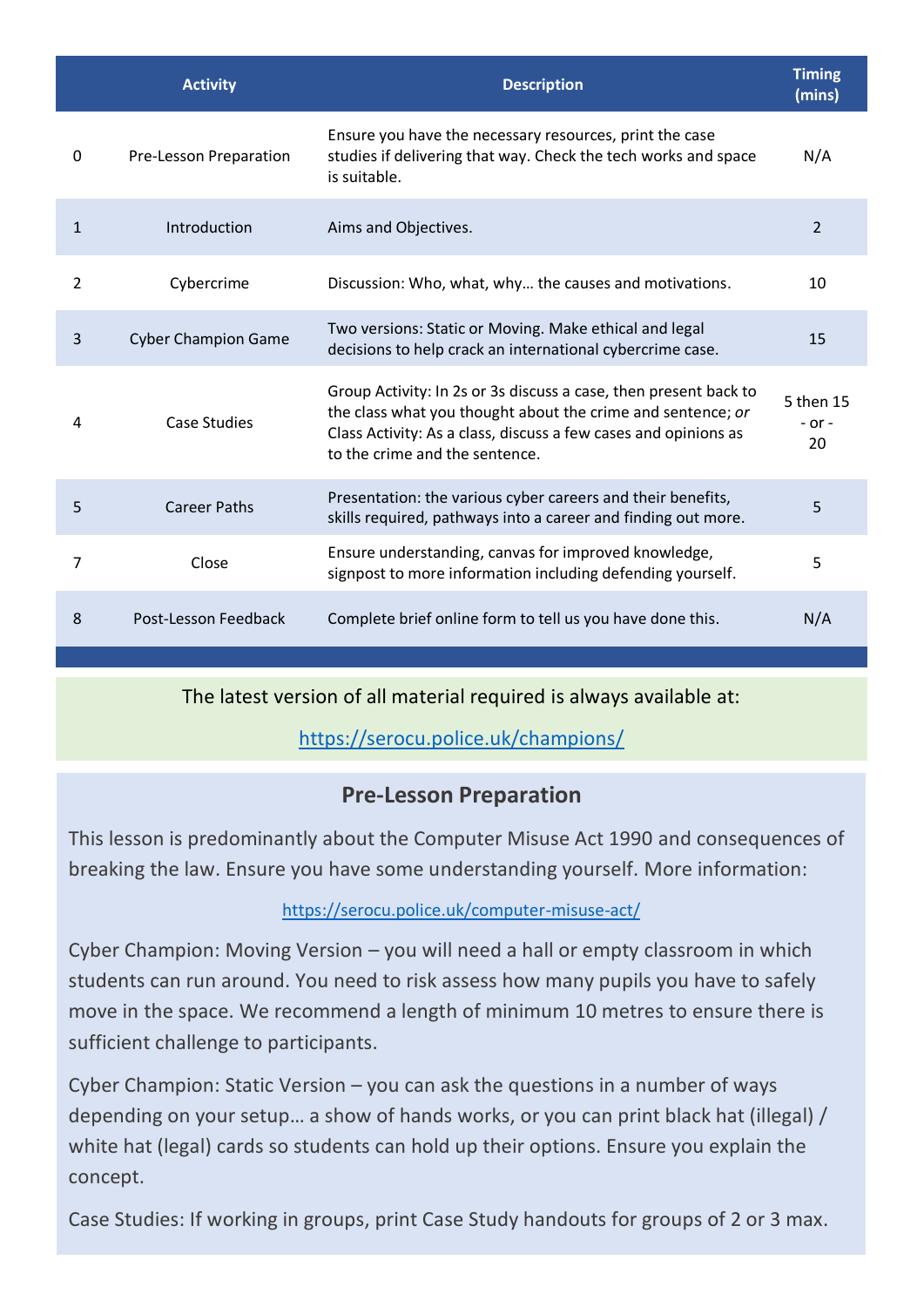### **Introduction**

**Show Slide 2** of the presentation PowerPoint with Learning Objectives and Outcomes.

**Slide 3 & 4:** Explain that this lesson is about what is legal and illegal with computers. Highlight that this is NOT e-safety or about other online harms such as cyber bullying.

Ensure a climate for learning and that questions are encouraged.

Explain that if anyone wants to, you will be able to take questions after the end rather than in front of the group, but point out that others are likely wondering the same thing.

## **Cybercrime**

**Show Slide 5, 6 & 7** on the PowerPoint.

Intent: to explore the ideas of students as to what cybercrime is, thinking about:

- a. What do you think cybercrime is?
- b. Who are the victims of cybercrime?
- c. What harm do they suffer?
- d. Who is committing cybercrime?
- e. What are the aims of cyber criminals?
- f. What do you think would be illegal under the Computer Misuse Act?

Give students a chance to informally discuss for a few minutes and then draw ideas back to the front. Record key ideas on the whiteboard or flipchart for later reflection.

## **Cyber Champion Game: Static Version**

### **Go to Slide 8** on the PowerPoint. On moving on to **Slide 9 the game will start.**

Students will remain static where they are sat. They need to be able to show choices by raising their hand or showing a black hat (illegal) or white hat (legal) card. Explain:

- They are about to take part in a cybercrime incident based on real world incidents
- They will be asked to make decisions as to whether the described activity is LEGAL or ILLEGAL. Explain how they will be expected to show their choice.
- Explain that they may not understand everything but that they should think about the behaviour being described and make their decision based on that.
- Encourage independent thinking highlight that their friends may get this wrong.
- Encourage them to note down anything they heard they were unsure about.

The game will stop after each question and again after each answer to allow discussion.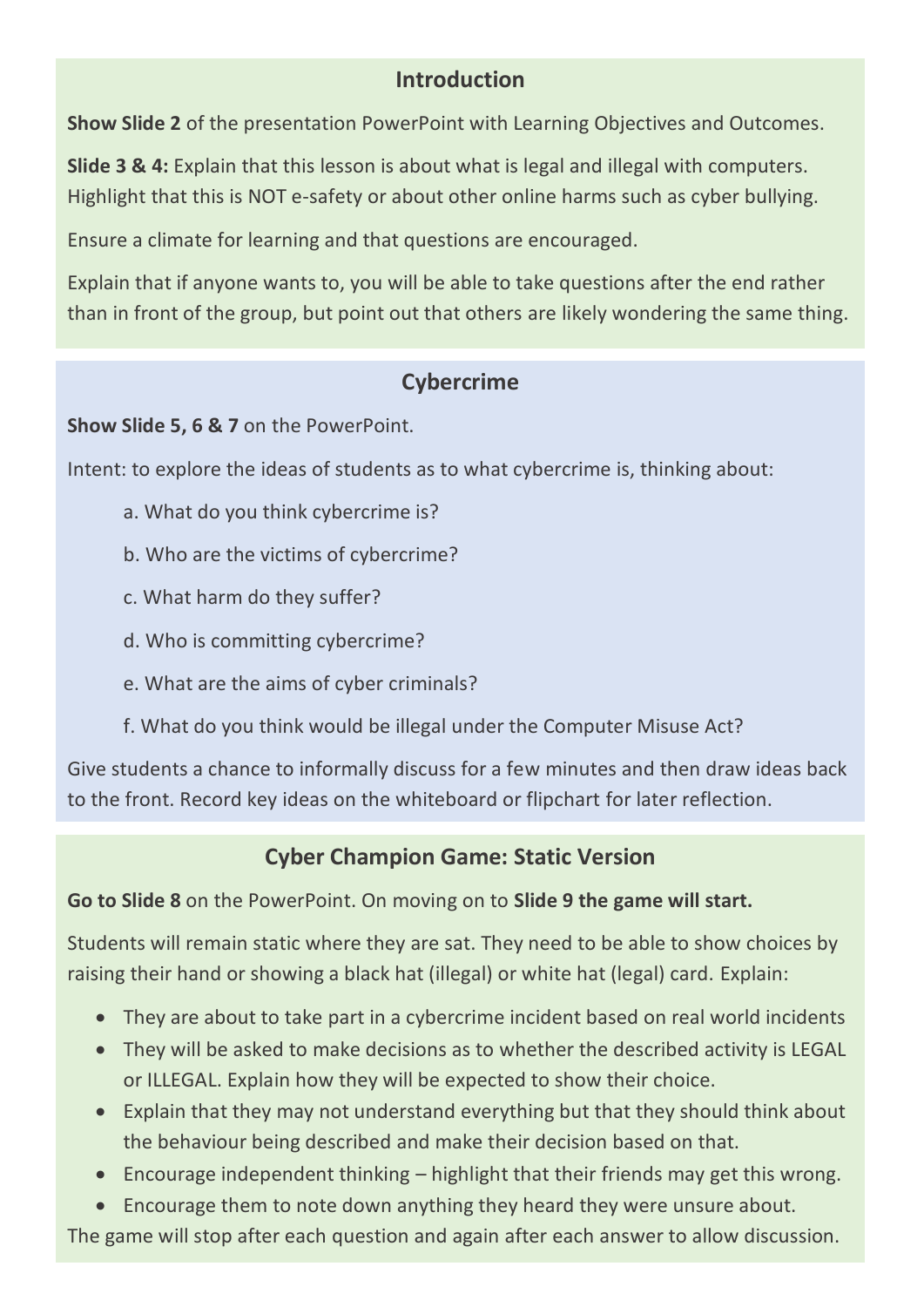## **Cyber Champion Game: Moving Version**

The ideal set up is to have a large open space (with no trip hazards) at least 10 metres long and at most 12-15 metres long. The width will depend on the number of students at one time. We recommend a limit of around 25. Consider the impact on students who may have difficulties with moving around and whether this is the most inclusive version. A large screen and speakers should be at one end. In the opposite corners, put up the black hat (ILLEGAL) and white hat (LEGAL) posters to demonstrate where to go to demonstrate choice.

**Go to Slide 8** on the PowerPoint. On moving on to **Slide 9 the game will start.** Explain:

- They are about to take part in a cybercrime incident based on real world incidents
- They need to make decisions as to whether the described activity is LEGAL or ILLEGAL.
- They should walk quickly or run to the black hat (ILLEGAL) corner and wait if they think the activity is ILLEGAL.
- They should walk quickly or run to the white hat (LEGAL) corner and wait if they think the activity is LEGAL.
- Once the answer is shown they should return to the front quickly for further discussion. Consider having a line they should be beyond to stop cheating.
- Explain that they may not understand everything but that they should think about the behaviour being described and make their decision based on that.
- Encourage independent thinking highlight that their friends may get this wrong.
- Encourage them to note down anything they heard they were unsure about.

The game will stop after each question and again after each answer to allow discussion. Think about asking – why did they choose that answer. There are some questions which may surprise them. **Reassure them that their ETHICAL and MORAL compass is good and their choice is not 'wrong' in that respect**. *It is just not ILLEGAL.*

### **Case Studies: Small Groups**

**Show Slide 19** on the PowerPoint.

Intent: to explore real world cases and consequences.

Assign students into natural groups of 2 or 3. Hand out a case study to each group, alternating. There are FIVE case studies to choose from, but limit this to three if there is not enough time for discussion on all. **Use case studies A, C and E as preference.**

Give students FIVE minutes to discuss the points on **Slide 19**. Then draw the class together and spend FIVE minutes discussing each case. Use **Slides 20 to 24** as appropriate. Cross-reference with their original ideas around cybercrime.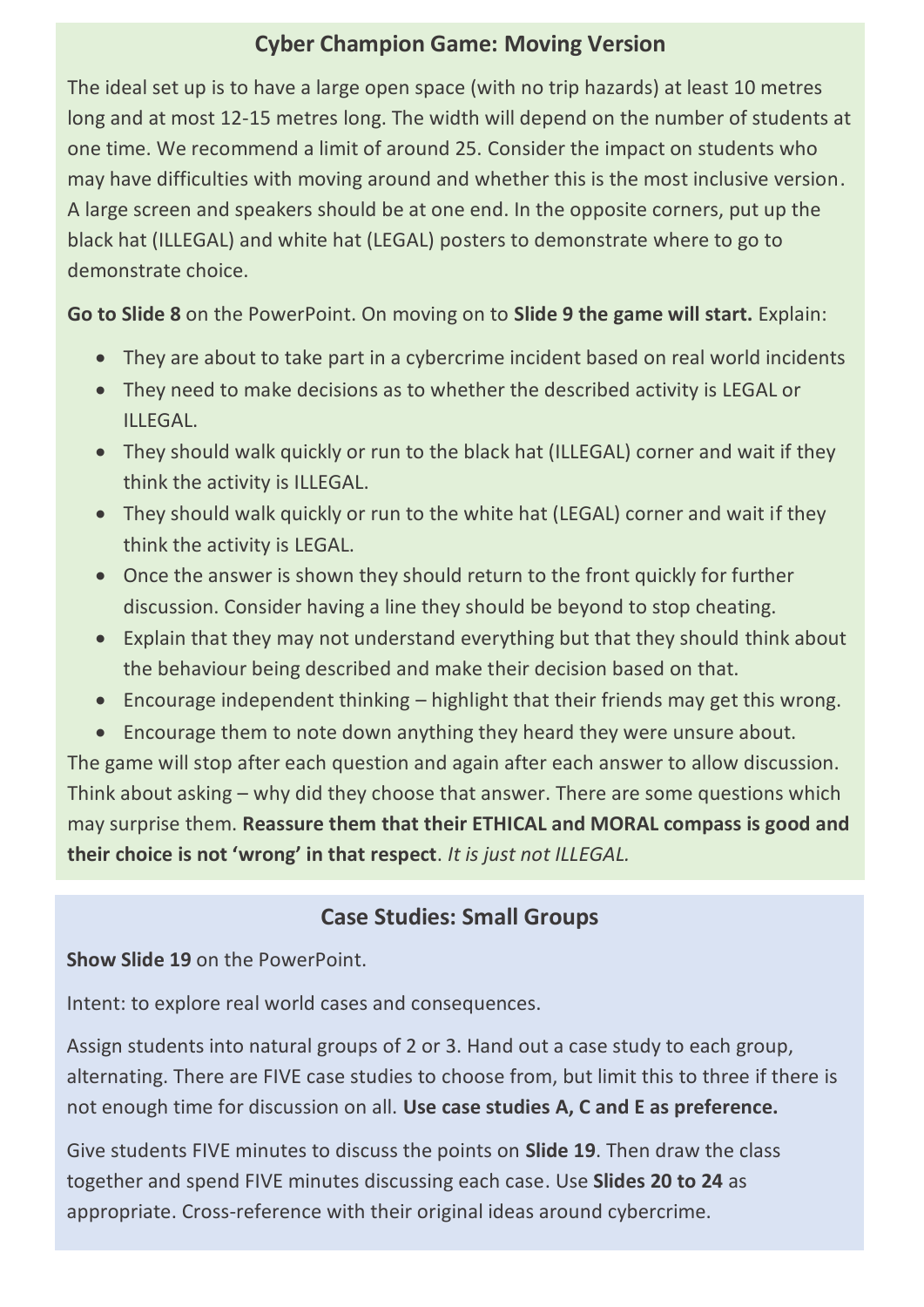## **Case Studies: Class Led**

**Show Slide 19** on the PowerPoint.

Intent: to explore real world cases and consequences.

There are FIVE case studies, but limit this to **A, C and E** if you are short of time. Talk through each case study in turn for about 5 minutes. Consider the points shown.

Cross-reference with their original ideas around cybercrime.

### **Careers in Cyber Security**

**Show Slide 26** on the PowerPoint. This is a presentational piece with follow-up information for those who are interested to explore more.

Intent: To raise awareness of the opportunities in Cyber Security careers.

- 87 careers in Cyber Security
- Not all roles are technical many just need a high-level overview
- Diversity in this field is poor because the perception is it is all technical
- A diversity of skills is needed not just technical:
	- o Problem solving
	- o Project management
	- o Organisational
	- o Leadership and Crisis Management
- Lots of qualifications at GCSE are relevant not just Computing!
- There is a massive shortage of people going into these careers
- As a result salaries are excellent, there is lots of training and varied routes in
- This is not all about a degree…apprenticeships and degree apprenticeships too!

#### **Close**

Show Slide 36 on the PowerPoint. Reflect on the aims and objectives.

Emphasise that the Computer Misuse Use Act 1990 prohibits UNAUTHORISED access to computer materials. This applies to any computer including smartphones.

With **authorisation** you can be a Cyber Security professional and there are many opportunities in that field. There are various pathways – not just a degree.

Defending yourself is important as this is a common crime type. Signpost resources.

Informal ballot (show of hands): how many have increased their knowledge of the Computer Misuse Act. Ensure all are aware they can discuss any concerns privately.